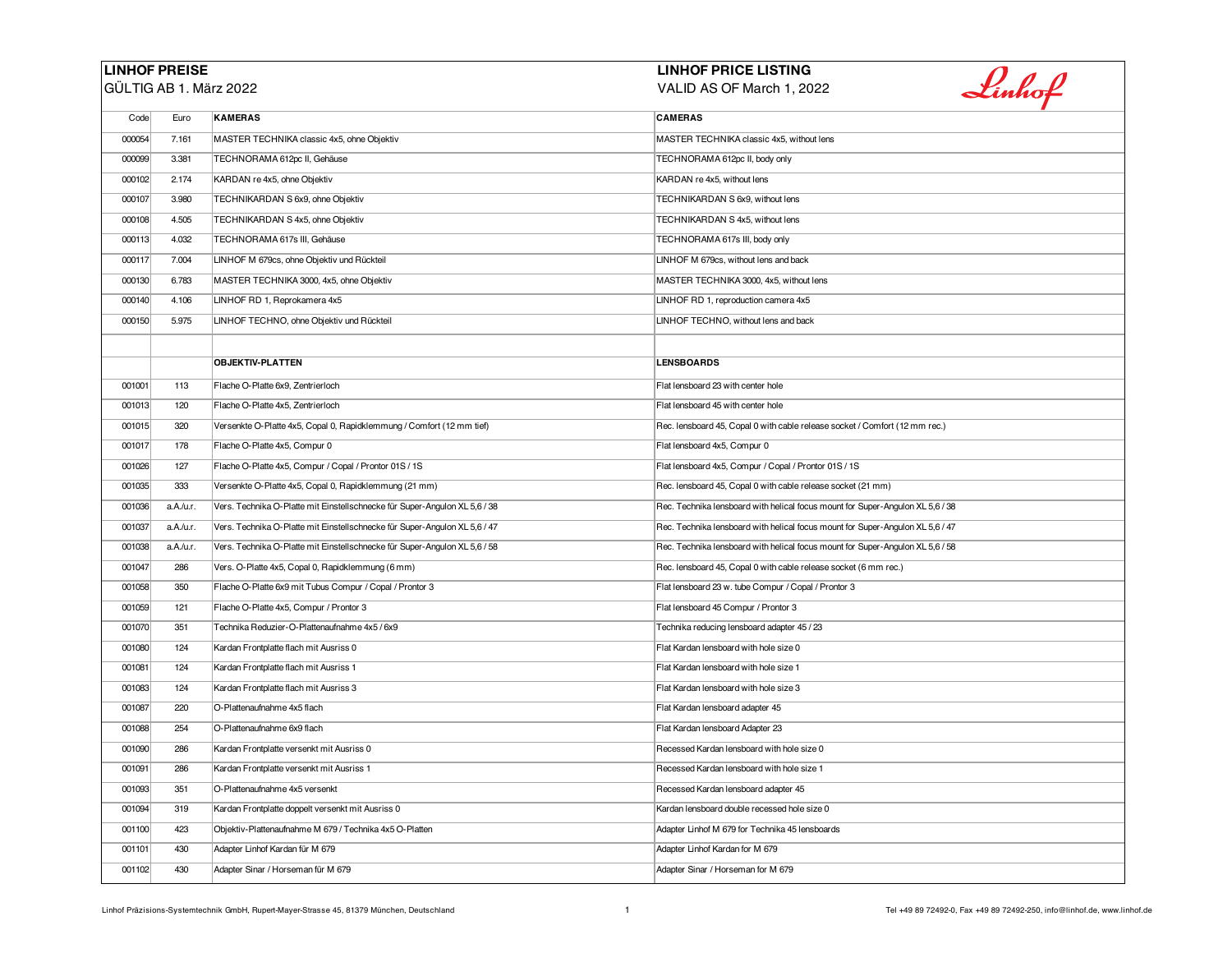| 001103   | 430   | Adapter Cambo für M 679                                         | Adapter Cambo for M 679                                              |
|----------|-------|-----------------------------------------------------------------|----------------------------------------------------------------------|
| 001104   | 244   | Adapter für Hasselblad Sucher                                   | Adapter plate for Hasselblad finder                                  |
| 001105   | 337   | Adapterplatte für Arca Swiss Bino-Tubus für M 679               | Adapter plate for Acra Swiss Bino Tube for Linhof M 679              |
| 001105-S | 337   | Adapterplatte für Arca Swiss Bino-Tubus für M 679               | Adapter plate for Acra Swiss Bino Tube for Linhof M 679              |
| 001119   | 123   | Flache O-Platte 4x5, Copal 3                                    | Flat lensboard 45 Copal 3                                            |
| 001119z  | 123   | Flache O-Platte 4x5, Copal 3, zentriert mit Abstandsring        | Flat lensboard 45 Copal 3, center hole with spacer tube              |
| 001120   | 181   | Flache O-Platte 4x5, Copal 0, Rapidklemmung                     | Flat lensboard 45 Copal 0, with cable release socket                 |
| 001121   | 181   | Flache O-Platte 4x5, Copal 1, Rapidklemmung                     | Flat lensboard 45 Copal 1, with cable release socket                 |
| 001126   | 181   | Flache O-Platte 4x5, Compur 1, Rapidklemmung                    | Flat lensboard 45 Compur 1, with cable release socket                |
| 001138   | 286   | Flache O-Platte 4x5 MT 3000, Schneider 38 XL                    | Flat lensboard 45, MT 3000 Schneider 38 XL                           |
| 001143   | 123   | Flache O-Platte 4x5, Compur / Copal 0                           | Flat lensboard 45 Compur / Copal 0                                   |
| 001147   | 200   | Flache O-Platte 4x5 MT 3000, Rapidklemmung 47 XL, Copal 0       | Flat lensboard 45, MT 3000, 47 XL Copal 0, with cable release socket |
| 001148   | 268   | Flache O-Platte 4x5 MT 3000, Rapidklemmung 58 XL, Copal 0       | Flat lensboard 45, MT 3000, 58 XL Copal 0, with cable release socket |
| 001153   | 146   | Versenkte O-Platte 4x5, Zentrierloch                            | Recessed lensboard 45, center hole                                   |
| 001159   | 265   | O-Platte 4x5 mit Tubus MT 3000, Copal 0                         | Lensboard 45 with spacer tube MT 3000, Copal 0                       |
| 001160   | 130   | Flache O-Platte M 679 Ausriss 0                                 | Flat lensboard M 679, with hole size 0                               |
| 001161   | 130   | Flache O-Platte M 679 Ausriss 1                                 | Flat lensboard M 679, with hole size 1                               |
| 001163   | 186   | Versenkte O-Platte M 679, Ausriss 0                             | Recessed lensboard M 679, with hole size 0                           |
| 001164   | 208   | Versenkte O-Platte M 679, Ausriss 1 / Rollei Verschluss         | Recessed lensboard M 679, with hole size 1 / Rollei Shutter          |
| 001173   | 130   | Flache O-Platte M 679 Ausriss 3                                 | Flat lensboard M 679, with hole size 3                               |
|          |       |                                                                 |                                                                      |
| 001174   | 257   | Doppelt versenkte O-Platte M 679, Ausriss 1 / Rollei Verschluss | Double recessed lensboard M 679, with hole size 1 / Rollei Shutter   |
| 001175   | 254   | 3-fach versenkte O-Platte M 679, Ausriss 0                      | 3x recessed lensboard M 679, with hole size 0                        |
| 001176   | 238   | Doppelt versenkte O-Platte M 679, Ausriss 0                     | Double recessed lensboard M 679, with hole size 0                    |
| 001177   | 261   | 3-fach versenkte O-Platte M 679, Ausriss 1 / Rollei Verschluss  | 3x recessed lensboard M 679, with hole size 1 / Rollei Shutter       |
| 001178   | 362   | 4-fach versenkte O-Platte M 679, Ausriss 0                      | 4x recessed lensboard M 679, with hole size 0                        |
| 001180   | 243   | O-Platte Technika/Techno HR Dig.-SW float 6.5/138               | Lensboard Technika/Techno HR Dig.-SW float 6.5/138                   |
| 001181   | 243   | O-Platte M679 HR Dig.-SW float 6.5/138                          | Lensboard M679 HR Dig.-SW float 6.5/138                              |
|          |       |                                                                 |                                                                      |
|          |       | SUCHER UND ZUBEHÖR                                              | <b>FINDERS AND ACCESSORIES</b>                                       |
| 001301   | 765   | Technorama-Sucher 617s III f 72                                 | Technorama viewfinder 617s III f 72                                  |
| 001303   | 765   | Technorama-Sucher 617s III f 180                                | Technorama viewfinder 617s III f 180                                 |
| 001304   | 765   | Technorama-Sucher 617s III f 250                                | Technorama viewfinder 617s III f 250                                 |
| 001306   | 765   | Technorama-Sucher 617s III f 110                                | Technorama viewfinder 617s III f 110                                 |
| 001310   | 831   | Technorama-Sucher 612 f 58 / 120                                | Technorama viewfinder 612 f 58 / 120                                 |
| 001311   | 831   | Technorama-Sucher 612 f 80 / 150                                | Technorama viewfinder 612 f 80 / 150                                 |
| 001312   | 831   | Technorama-Sucher 612 f 180                                     | Technorama viewfinder 612 f 180                                      |
| 001373   | 1.205 | Universalsucher 6x9 (metrisch)                                  | Multifocus optical viewfinder 23M with mask 6x9 cm (metric)          |
| 001378   | 1.205 | Universalsucher 4x5 (feet)                                      | Multifocus optical viewfinder 45F with mask 4x5 (feet)               |
| 001379   | 109   | Suchermaske 4x5 / 9x12                                          | Optical finder mask 45 / 9x12 cm                                     |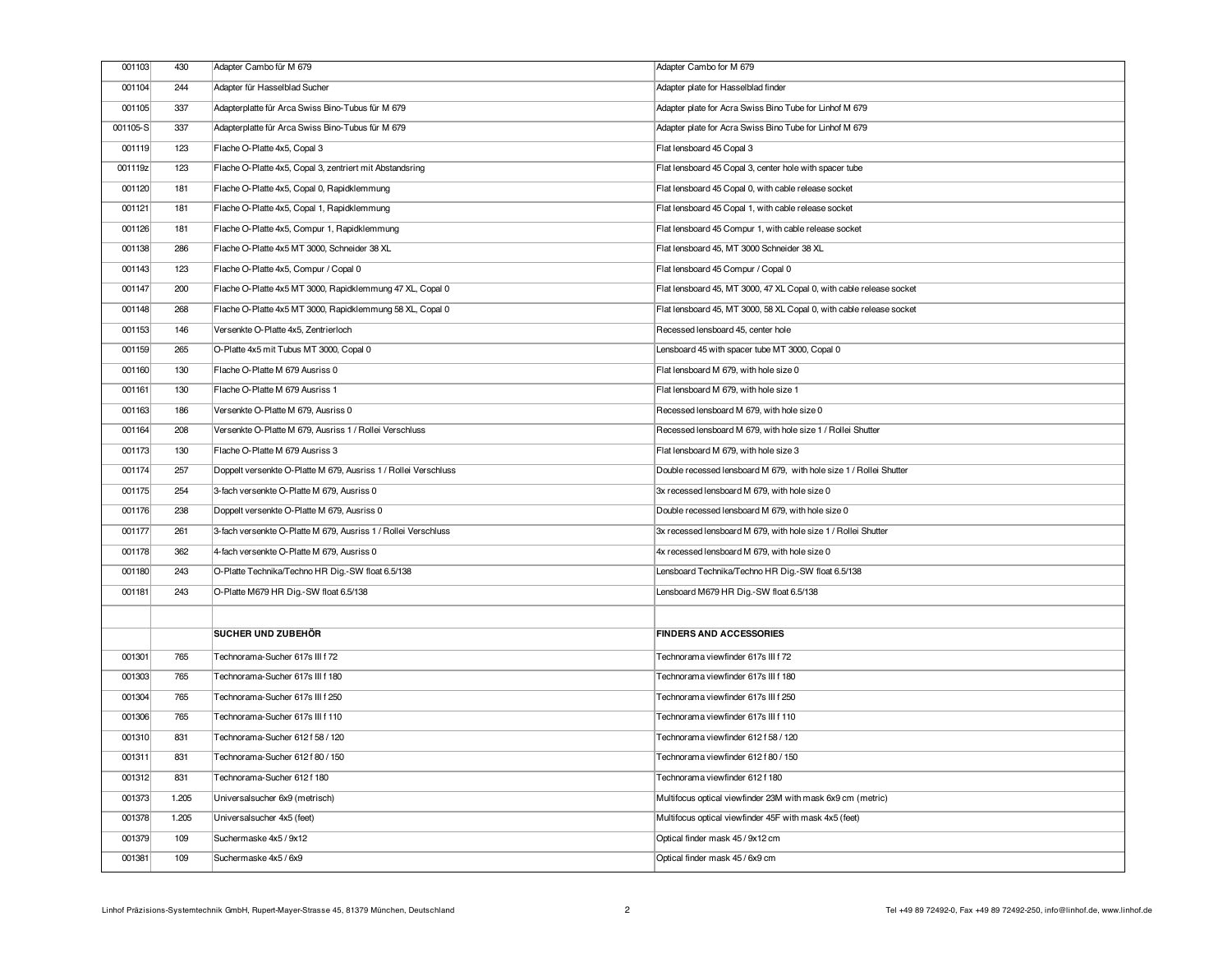| 001382 | 109   | Suchermaske 4x5 / 6x7                                              | Optical finder mask 45 / 6x7 cm                           |
|--------|-------|--------------------------------------------------------------------|-----------------------------------------------------------|
| 001385 | 109   | Suchermaske 4x5 / 4x5                                              | Optical finder mask 45 / 4x5                              |
| 001389 | 109   | Suchermaske 6x9 / 6x9                                              | Optical finder mask 23 / 6x9 cm                           |
| 001397 | 109   | Suchermaske 6x9 / 6x7                                              | Optical finder mask 23 / 6x7 cm                           |
| 001403 | 109   | Suchermaske 13x18 / 4x5                                            | Optical finder mask 5x7 / 4x5                             |
| 001423 | 109   | Suchermaske 8,5 x 10,5, f = 65                                     | Optical finder mask $8,5 \times 10,5$ , $f = 65$          |
| 001426 | 109   | Suchermaske 8,5 x 10,5, f = 75                                     | Optical finder mask $8,5 \times 10,5$ , $f = 75$          |
| 001429 | 109   | Suchermaske 8,5 x 10,5, f = 90                                     | Optical finder mask $8,5 \times 10,5$ , $f = 90$          |
| 001444 | 109   | Suchermaske 4x5 / 6x12                                             | Optical finder mask 45 / 6x12 cm                          |
| 001447 | 1.205 | Universalsucher 4x5 metrisch                                       | Multifocus optical viewfinder 45 with mask 4x5 (metric)   |
| 001448 | 109   | Suchermaske 4x5 / 6x7 (Rapid Rollex)                               | Optical finder mask 45 / 6x7 (Rapid Rollex)               |
|        |       |                                                                    |                                                           |
|        |       | <b>KASSETTEN</b>                                                   | FILM HOLDERS/ROLLFILM BACKS                               |
| 001459 | 1.436 | Super Rollex 4x5 / 6x7                                             | Super Rollex 4x5 / 6x7                                    |
| 001460 | 1.436 | Super Rollex 6x9 / 6x7                                             | Super Rollex 6x9 / 6x7                                    |
| 001462 | 967   | Einsatz Super Rollex 220, 6x7                                      | Insert Super Rollex 220, 6x7                              |
| 001467 | 967   | Einsatz Super Rollex 120, 6x7                                      | Insert Super Rollex 120, 6x7                              |
| 001520 | 1.436 | Super Rollex 6x9 für M 679 und Techno                              | Super Rollex 6x9 for M 679 and Techno                     |
| 001523 | 1.436 | Super Rollex 4x5 / 6x9                                             | Super Rollex 4x5 / 6x9                                    |
| 001524 | 1.436 | Super Rollex 6x9 / 6x9                                             | Super Rollex 6x9 / 6x9                                    |
| 001525 | 967   | Einsatz Super Rollex 120 / 6x9                                     | Insert Super Rollex 120 / 6x9                             |
| 001566 | 890   | Rapid Rollex 6x9 / 6x7                                             | Rapid Rollex 6x9 / 6x7                                    |
| 001567 | 890   | Rapid Rollex 4x5 / 6x7                                             | Rapid Rollex 4x5 / 6x7                                    |
|        |       |                                                                    |                                                           |
|        |       | RÜCKTEILE, REDUZIERRAHMEN, ADAPTER                                 | <b>BACKS, REDUCING FRAMES, ADAPTER</b>                    |
| 001612 | 373   | Lichtschacht 4x5 / 9x12 (metrisch oder feet)                       | Folding focusing hood 45 (metric or feet table)           |
| 001614 | 1.965 | Universal Rückteil 4x5 (Technika metrisch oder feet)               | Technika universal back 45 (metric or feet table)         |
| 001615 | 464   | Mattscheibenrahmen 9x12 / 4x5 (Netz)                               | Groundglass frame 45                                      |
| 001616 | 475   | Drehrahmen 4x5                                                     | Revolving frame 45                                        |
| 001618 | 2.591 | Wechselschlitten mit Shift für Master Technika                     | Rapid change adapter slide with shift for Master Technika |
| 001630 | 1.015 | Kardan-Rückteil 4x5                                                | Kardan groundglass Back 45                                |
| 001640 | 983   | Mattscheibenrückteil für T 617s III                                | Groundglass back T 617s III                               |
| 001644 | 23    | Mattscheibenmaske 4x5 / 24x36                                      | Groundglass mask 45 / 24x36                               |
| 001645 | 23    | Mattscheibenmaske 4x5 / 37x37                                      | Groundglass mask 45 / 37x37                               |
| 001647 | 23    | Mattscheibenmaske 6x9 / 24x36                                      | Groundglass mask 23 / 24x36                               |
| 001648 | 23    | Mattscheibenmaske 6x9 / 37x37                                      | Groundglass mask 23 / 37x37                               |
| 001649 | 23    | Mattscheibenmaske 6x9 / 4x5 cm                                     | Groundglass mask 23 / 4x5 cm                              |
| 001650 | 2.046 | T 617 Shiftadapter für f 72, 90, 110                               | Technorama 617 shift adapter for f 72, 90, 110            |
| 001684 | 199   | Adapter 6x9 für Arca Swiss Binolupe                                | Adapter for Arca Swiss Bino Tube 23 for TK 23             |
| 001688 | 379   | Adapter 617 Internationales Rückteil (Graflock) für 4x5 Fachkamera | 617 adapter for for Intern. univ. back (Type Graflok)     |
|        |       |                                                                    |                                                           |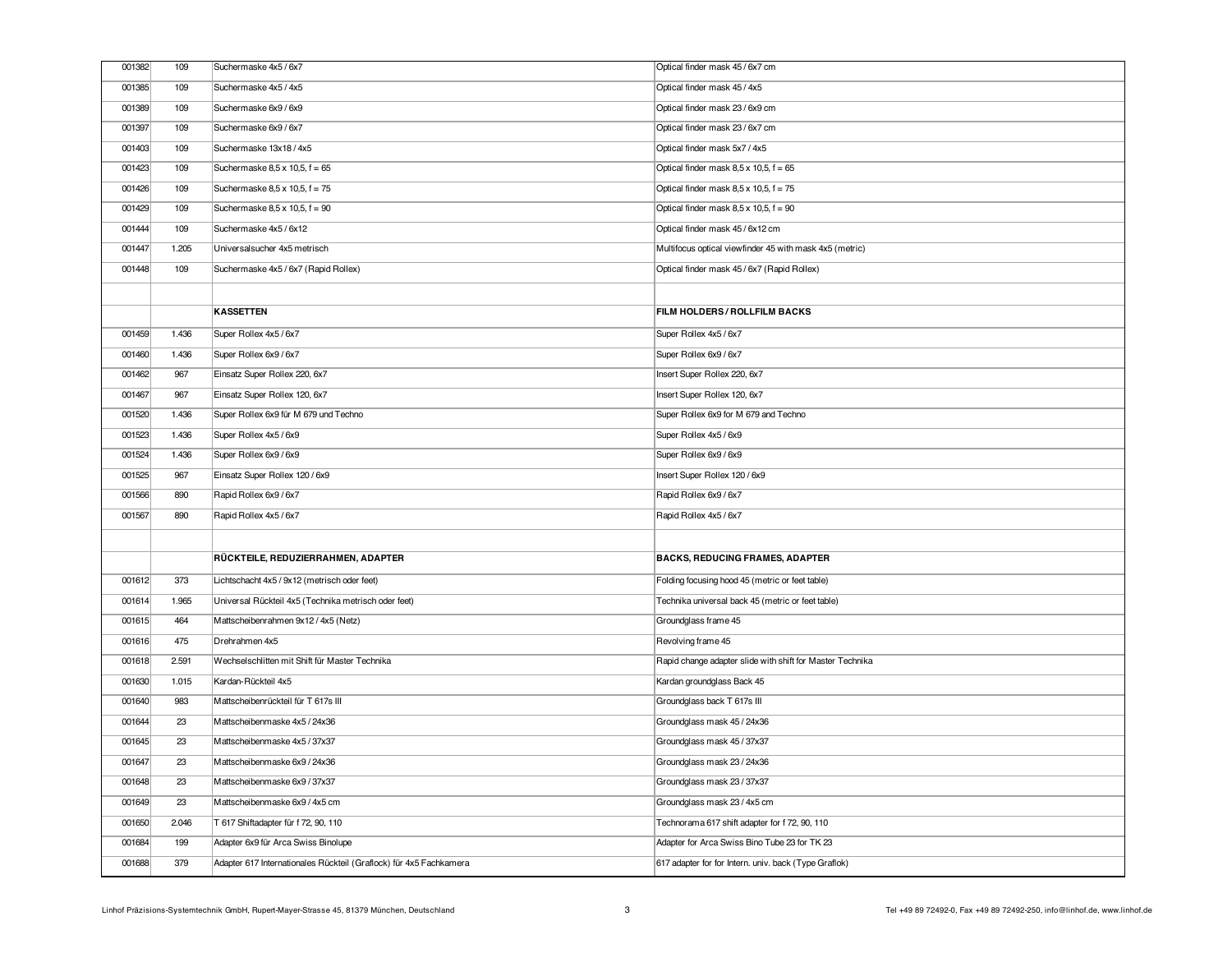| 001689-S | 1.566 | Stitching-Schlitten für Digitalbacks mit Livebild an Graflok (Int. Rückteil) | Stitching slide for digital backs with live view for Graflok back              |
|----------|-------|------------------------------------------------------------------------------|--------------------------------------------------------------------------------|
| 001690-S | 637   | Mattscheiben-Adapter für 002768-S                                            | Groundglass adapter for 002768-S                                               |
| 001691   | 289   | Universal-Digi-Adapter 6x9 für Kamera-Adapterplatten                         | Universal digi adapter 23 for camera adapter plates                            |
| 001692   | 593   | Polaroid Rückteil M 679                                                      | Polaroid back M 679                                                            |
| 001693   | 362   | Hasselblad V Digi-Adapter Internat. Rückteil                                 | Hasselblad V digi adapter for Intern. univ. back (Type Graflok)                |
| 001694   | 525   | M 679 Adapter für Hasselblad-Magazine                                        | M 679 adapter for Hasselblad backs                                             |
| 001695   | 634   | M 679 Multi-Adapter                                                          | M 679 multi adapter                                                            |
| 001696   | 348   | M 679 Adapter für Mamiya RZ                                                  | M 679 adapter for Mamiya RZ backs                                              |
| 001697   | 490   | M 679 Universal-Adapter für Kamera-Adapterplatten                            | M 679 universal adapter for camera adapter plates                              |
| 001698-S | 624   | Rückteil für Mattscheibenbetrachtung M 679                                   | M 679 groundglass back                                                         |
| 001700   | 492   | Adapterplatte für Hasselblad V                                               | Adapter plate for Hasselblad V                                                 |
| 001701   | 492   | Adapterplatte für Hasselblad H                                               | Adapter plate for Hasselblad H                                                 |
| 001702   | 492   | Adapterplatte für Mamiya 645 AF / AFD / PhaseOne                             | Adapter plate for Mamiya 645 AF / AFD / PhaseOne                               |
| 001706   | 346   | Fuji GFX G-Mount Adapter für M679/Techno                                     | Fuji GFX G-Mount Adapter for M679/Techno                                       |
| 001707   | 346   | Hasselblad X1D Mount Adapter für M679/Techno                                 | Hasselblad X1D Mount Adapter for M679/Techno                                   |
| 001708   | 346   | Sony E-Mount Adapter für M679/Techno                                         | Sony E-Mount Adapter for M679/Techno                                           |
| 001709   | 346   | Canon EOS EF-Mount Adapter für M679/Techno                                   | Canon EOS EF-Mount Adapter for M679/Techno                                     |
| 001710   | 346   | Nikon F-Mount Adapter für M679/Techno                                        | Nikon F-Mount Adapter for M679/Techno                                          |
| 001726   | 486   | Fuji GFX G-Mount Adapter für TK/ST 6x9                                       | Fuji GFX G-Mount Adapter for TK/ST 6x9                                         |
| 001727   | 486   | Hasselblad X1D Mount Adapter für TK/ST 6x9                                   | Hasselblad X1D Mount Adapter for TK/ST 6x9                                     |
| 001728   | 486   | Sony E-Mount Adapter für TK/ST 6x9                                           | Sony E-Mount Adapter for TK/ST 6x9                                             |
| 001729   | 486   | Canon EOS EF-Mount Adapter für TK/ST 6x9                                     | Canon EOS EF-Mount Adapter for TK/ST 6x9                                       |
| 001730   | 486   | Nikon F-Mount Adapter für TK/ST 6x9                                          | Nikon F-Mount Adapter for TK/ST 6x9                                            |
|          |       |                                                                              |                                                                                |
|          |       | KUPPLUNGSKOSTEN / UMBAU                                                      | <b>COUPLING PACKAGES / CONVERSION SETS</b>                                     |
| 001716   | 280   | Kupplungskosten MT 4x5                                                       | Coupling cost MT 45                                                            |
| 001717   | 460   | Kupplungskosten MT 4x5 für kundeneigene Objektive                            | Coupling cost MT 45, lens delivered by the customer                            |
|          |       | Es können nur noch 9x12 / 4x5 Kameras gekuppelt werden!                      | Only 9x12 / 4x5 cameras can be coupled!                                        |
| 001718   | 138   | Umbau Drehrahmen MT für Wechselschlitten                                     | Conversion set MT rotating frame for use of Adapter Slide                      |
| 001719   | 292   | Umbauset Laufbodenstreben MT 2000 / classic f. extreme WW Objektive          | Conversion set MT 2000 / classic drop bed struts for extreme wide angle lenses |
| 001743   | 995   | Umbauset T 617 XL 5,6 / 72 für Shiftadapter                                  | Conversion set T 617 XL 5,6 / 72 for Shift Adapter                             |
| 001744   | 995   | Umbauset T 617 XL 5,6 / 90 für Shiftadapter                                  | Conversion set T 617 XL 5,6 / 90 for Shift Adapter                             |
| 001745   | 995   | Umbauset T 617 XL 5,6 / 110 für Shiftadapter                                 | Conversion set T 617 XL 5,6 / 110 for Shift Adapter                            |
|          |       |                                                                              |                                                                                |
|          |       | GEGENLICHTBLENDEN, KOMPENDIEN, SCHLAGSCHUTZRINGE                             | <b>LENSSHADES / COMPENDIUMS / LENS PROTECTION RINGS</b>                        |
| 001901   | 286   | Schlagschutzring f. SA XL 5,6 / 72 u. 5,6 / 90 (altes Befestigungssystem)    | Protection ring for SA XL 5,6 / 72 and 5,6 / 90 (old mounting system)          |
| 001903   | 286   | Schlagschutzring f. SA XL 5,6 / 72 u. 5,6 / 90 (neues Befestigungssystem)    | Protection ring for SA XL 5,6 / 72 and 5,6 / 90 (new mounting system)          |
| 001904   | 405   | Schlagschutzring für Tele-Xenar 5,6 / 250                                    | Protection ring for Tele-Xenar 5,6 / 250                                       |
| 001905   | 286   | Schlagschutzring für SS XL 5,6 / 110                                         | Protection ring for SS XL 5,6 / 110                                            |
| 001906   | 181   | Technorama 617 Filterhalter                                                  | Technorama 617 filter holder                                                   |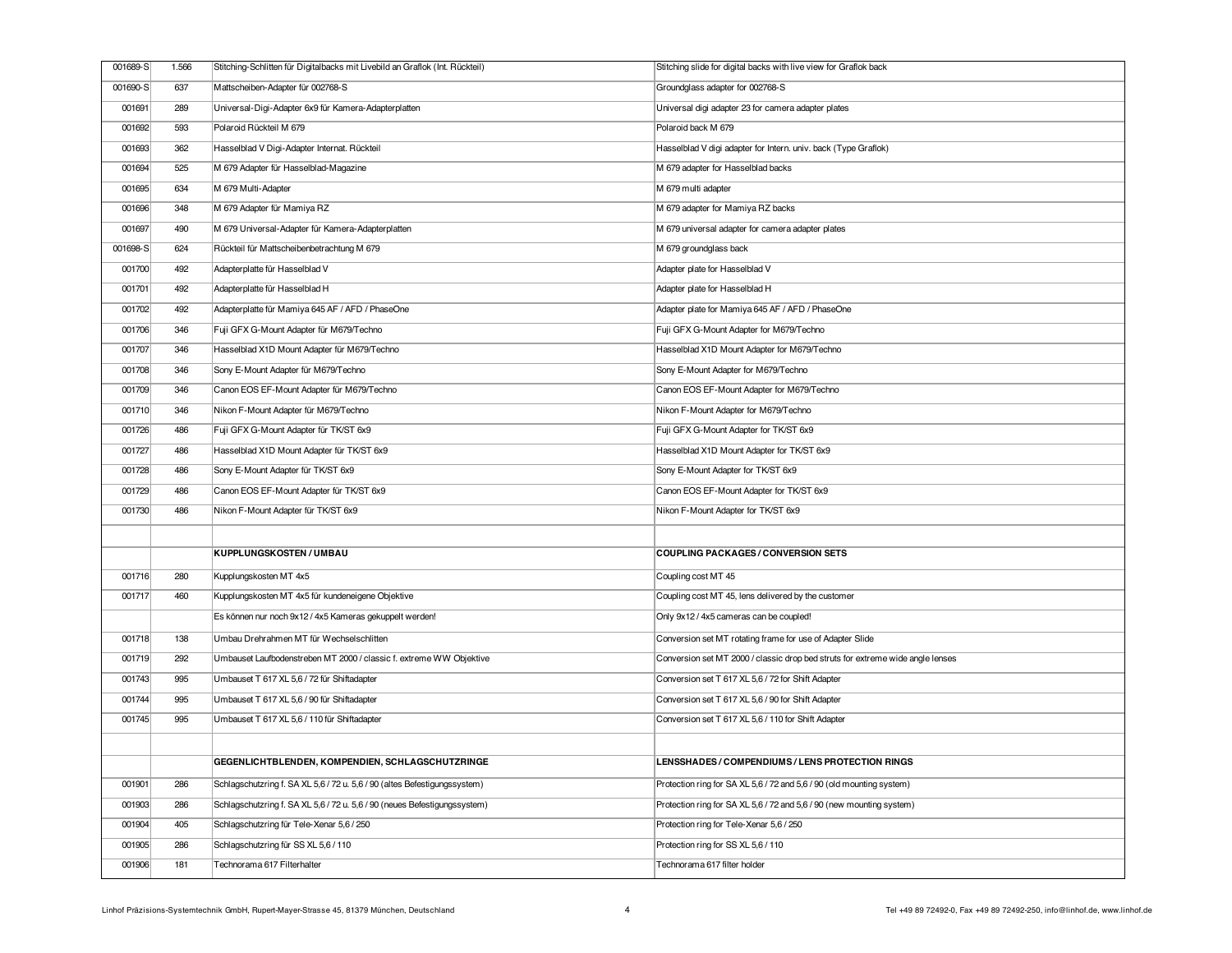| 001924   | 96    | Libellenhalter Technika 4x5                                                  |                                                                                       |
|----------|-------|------------------------------------------------------------------------------|---------------------------------------------------------------------------------------|
|          |       |                                                                              | Spirit level adapter Technika 45                                                      |
| 001925   | 470   | Kompendium Techno                                                            | Compendium lensshade Techno                                                           |
| 001926   | 470   | Kompendium Master Technika 4x5 / Technika 5x7                                | Compendium lensshade Master Technika 45 / Technika 5x7                                |
| 001927   | 470   | Kompendium Kardan re, E, GT                                                  | Compendium Iensshade Kardan re, E, GT                                                 |
| 001931   | 470   | Kompendium Technikardan 6x9 + 4x5                                            | Compendium lensshade TK 23 + 45                                                       |
| 001932   | 119   | Vignettenhalter zum Kompendium inkl. 4 Masken                                | Vignetting mask holder for compendium incl. 4 masks                                   |
| 001933   | 292   | Filterhalter M 95x1 / 10x10 cm zum Kompendium                                | Compendium filter holder M 95x1 / 10x10 cm                                            |
| 001934   | 592   | Kompendium für RD 1 ohne Filterhalter                                        | Compendium for RD 1 without filter holder                                             |
| 001939   | 899   | M 679 Basic Kompendium komplett                                              | Basic compendium lensshade M 679                                                      |
| 001940   | 1.341 | M 679 Pro-Kompendium komplett                                                | Pro compendium M 679                                                                  |
| 001941   | 499   | M 679 Filterhalter                                                           | Filter holder M 679                                                                   |
| 001942   | 473   | M 679 Vignettenhalter                                                        | Vignetting mask holder M 679                                                          |
| 002013   | 30    | Klapprähmchen für Gelatinefilter 10x10, 3er Pack                             | Filter folding frames (set of 3) 10x10 cm / 4x4 in.                                   |
|          |       |                                                                              |                                                                                       |
|          |       | <b>DRAHTAUSLÖSER</b>                                                         | <b>CABLE RELEASES</b>                                                                 |
| 002429   | 38    | Drahtauslöser 340 mm, Feststeller / drehb. Nippel                            | Cable release 340 mm, T-lock + turning nipple                                         |
| 002430   | 38    | Drahtauslöser 430 mm, Feststeller / drehb. Nippel                            | Cable release 430 mm, T-lock + turning nipple                                         |
| 002430-R | 43    | Drahtauslöser 430 mm ROT, Feststeller / drehb. Nippel                        | Cable release 430 mm, red, T-lock + turning nipple                                    |
| 002431   | 38    | Drahtauslöser 530 mm, Feststeller / drehb. Nippel                            | Cable release 530 mm, T-lock + turning nipple                                         |
| 002431-R | 43    | Drahtauslöser 530 mm ROT, Feststeller / drehb. Nippel                        | Cable release 530 mm, red, T-lock + turning nipple                                    |
| 002434   | 40    | Drahtauslöser 750 mm, Feststeller / drehb. Nippel                            | Cable release 750 mm, T-lock + turning nipple                                         |
| 002440   | 43    | Drahtauslöser 530 mm, Feststeller / Spezialnippel                            | Cable release 530 mm, T-lock + special unthreaded nipple f. cable release quicksocket |
| 100247   | 37    | Drahtauslöser-Verlängerung 100 mm für Copal                                  | Cable release extension 100 mm for Copal                                              |
| 100802   | 37    | Drahtauslöser-Verlängerung 50 mm für Copal / Compur                          | Cable release extension 50 mm for Copal / Compur                                      |
| 100811   | 37    | Drahtauslöser-Verlängerung 100 mm für Prontor Professional                   | Cable release extension 100 mm for Prontor Prof.                                      |
| 100700   | 31    | Drahtauslöser-Zwischenstück 46 mm für 045296                                 | Intermediate piece for cable release                                                  |
| 022767   | 50    | Profi-Drahtauslöser 800 mm                                                   | Profi cable release 800 mm                                                            |
| 022767-R | 54    | Profi-Drahtauslöser 800 mm incl. Profi-Griff, ROT, Logo auf Daumendruckstück | Profi cable release red 800 mm                                                        |
| 022780   | 46    | Blitzkontakt, gewinkelt f. vers. Objektivplatten                             | Flash contact angled for rec. lensboards                                              |
|          |       |                                                                              |                                                                                       |
|          |       | ALLGEMEINES ZUBEHÖR                                                          | <b>MISCELLANEOUS ACCESSORIES</b>                                                      |
| 002503   | 538   | Einstellbalgen 9x12 / 4x5, mit Lupe                                          | Focusing bellows 45                                                                   |
| 002504   | 538   | Einstellbalgen 6x9, mit Lupe                                                 | Focusing bellows 23                                                                   |
| 002512   | 400   | Formgriff links 6x9                                                          | Anatomical grip 23, left                                                              |
| 002549   | 436   | Formgriff links 4x5 inkl. Drahtauslöser 002430 und Lederhandschlaufe         | Anatomical grip 45, left, with 17 in. cable release and leather hand strap            |
| 002552   | 382   | Formgriff rechts 4x5, ohne Drahtauslöser und Lederhandschlaufe (nachrüstbar) | Anatomical grip, right w/o cable release and leather hand strap (upgradable)          |
| 002584   | 546   | Kardan Weitwinkelbalgen 4x5 / 210 mm                                         | Kardan wide-angle bellows 45 (210 mm / 8.5 in.)                                       |
| 002599   | 40    | Wasserwaage (Kreuzlibelle)                                                   | Dual Spirit Level                                                                     |
| 002606   | 107   | Kardan Standarten-Verlängerungsrohre re, E, GT                               | Set of 85 mm / 3.3 in. Extension rods for increased rise Kardan re, E, GT             |
| 002619   | 1.183 | Kardan Weitwinkelbalgen 8x10 / 330 mm                                        | Kardan wide-angle bellows 8x10 (330 mm / 13 in.)                                      |
|          |       |                                                                              |                                                                                       |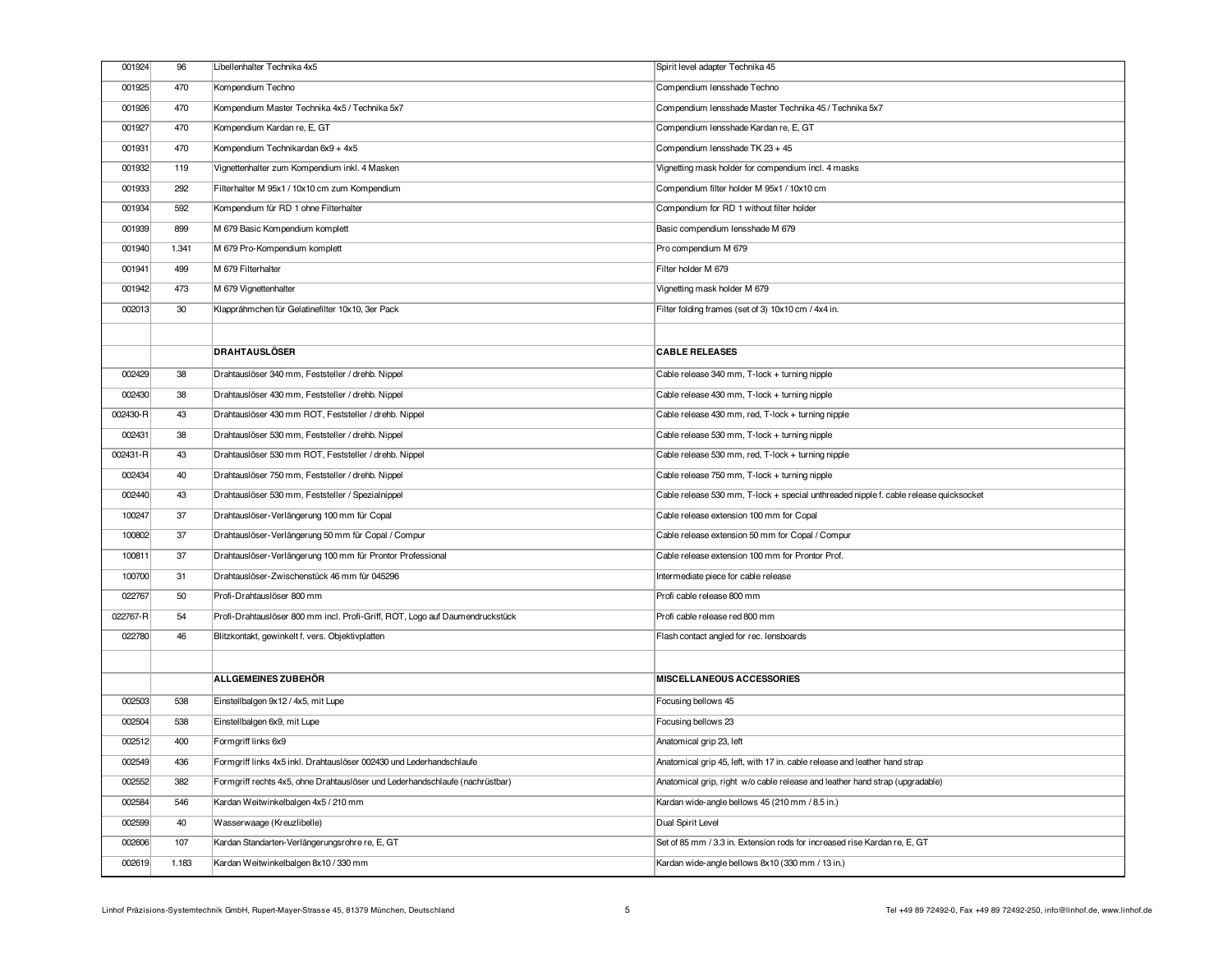| 002628           | 655        | Winkelspiegel 4x5                                                                        | Right angle reflex attachment 45                                                     |
|------------------|------------|------------------------------------------------------------------------------------------|--------------------------------------------------------------------------------------|
| 002629           | 490        | Winkelspiegel 6x9                                                                        | Right angle reflex attachment 23                                                     |
| 002723           | 546        | TK Weitwinkelbalgen 4x5                                                                  | Wide-angle bellows TK 45                                                             |
| 002724           | 319        | TK Weitwinkelbalgen 6x9                                                                  | Wide-angle bellows TK 23                                                             |
| 002728           | a.A./u.r.  | Balgenstütze Kardan GTL                                                                  | Bellows support Kardan GTL                                                           |
| 002730           | 473        | Teleskop-Grundrohr GT 600 - 800 mm                                                       | Long monorail GT 600 - 800 mm / 24 - 32 in.                                          |
| 002733           | 189        | Balgenstütze Kardan GT                                                                   | Bellows support Kardan GT                                                            |
| 002738           | 369        | Grundrohr-Auszugsverlängerung GTL 900 mm                                                 | Long monorail GTL 900 mm / 35.5 in.                                                  |
| 002740           | 266        | TK Tele-Makroschiene 6x9                                                                 | Tele / macro bracket for TK 23                                                       |
| 002741           | 266        | TK Tele-Makroschiene 4x5                                                                 | Tele / macro bracket for TK 45                                                       |
| 002754           | 512        | Weitwinkelbalgen M 679                                                                   | Wide-angle bellows M 679                                                             |
| 002755           | 380        | Weitwinkelbalgen Techno                                                                  | Wide-angle bellows Techno                                                            |
| 002757           | 541        | Lupen-Ansatz 8x8 zum Basic-Lichtschacht M 679                                            | Magnifier viewing system 8x8 for basic lighthood / M 679                             |
| 002758           | 491        | Balgenlupe für M 679 und Techno                                                          | Bellows with magnifier for M 679 and Techno                                          |
| 002763-S         | 407        | M 679 Basic-Lichtschacht                                                                 | Basic lighthood-S M 679                                                              |
| 002766-S         | 1.965      | Universal-Wechselschlitten M 679 - 37x37 / 37x71 und Format 37x49 / 49x71                | Universal rapid change adapter slide M 679, 37x37 / 37x71 and format 37x49 / 49x71   |
| 002767-S         | 2.088      | Universal-Wechselschlitten (kurz)                                                        | Universal rapid change adapter slide (short)                                         |
| 002768-S         | 1.604      | Stitching-Schlitten für Digitalbacks mit Livebild an Techno / M 679cs                    | Stitching slide for digital backs with live view for Linhof Techno and Linhof M679cs |
| 002769           | 97         | Flexible Welle für Standartenshift M 679cs / Techno (2 St.)                              | Flexible shafts for M 679cs / Techno shift (2 pieces)                                |
| 002770           | 112        | Schnellkurbel für Techno Rückstandarte                                                   | Fast wind lever for rear standard at Linhof Techno                                   |
|                  |            |                                                                                          |                                                                                      |
|                  |            |                                                                                          |                                                                                      |
|                  |            | <b>REPRO</b>                                                                             | <b>ACOPY EQUIPMENT</b>                                                               |
| 003090           | 2.968      | Repro-Buchwippe 34x50 cm                                                                 | Book copying easel 34x50 cm / 14 x 20 in.                                            |
| 003235           | 95         | Auflageplatte 32x48 cm für 003090                                                        | Metal loading plate 32x48 cm/12.5 x 19 in. for 003090                                |
|                  |            |                                                                                          |                                                                                      |
|                  |            | <b>STATIVE</b>                                                                           | <b>TRIPODS</b>                                                                       |
| 003317           | 592        | Doppelprofil, 81 / 186 cm                                                                | Twin shank pro tripod expert 81 / 186 cm                                             |
| 003323           | 1.557      | Professional-Rohr, 91 / 155 cm                                                           | Heavy duty pro, 91 / 155 cm                                                          |
| 003325           | 1.674      | Professional Rohrstativ "Vintage", Eschenholz geölt, 91 / 155 cm                         | Heavy duty pro tripod "Vintage", oiled ash wood, 91 / 155 cm                         |
| 003333           | 608        | Doppelprofil P, 81 / 186 cm                                                              | Twin shank pro tripod P, 81 / 186 cm                                                 |
| 003431           | 2.419      | Allzweck-Säulenstativ II, 80 / 150 cm                                                    | Studio stand II, 80 / 150 cm / 31.5 x 49 in.                                         |
| 003461           | 362        | Verlängerung Laufschiene 3,00 m                                                          | Floor guide rail extension for Digi repro 3,00 m                                     |
|                  |            |                                                                                          |                                                                                      |
|                  |            | <b>STATIVKÖPFE</b>                                                                       | <b>TRIPOD HEADS</b>                                                                  |
| 003650           | 501        | Profi-Kugelkopf III Ø 90                                                                 | Profi ballhead III, 90 mm base                                                       |
|                  |            |                                                                                          |                                                                                      |
| 003655<br>003656 | 445<br>445 | Nivellierkopf II Basic, Kameragewinde 1/4"<br>Nivellierkopf II Basic, Kameragewinde 3/8" | Large levelling head II "Basic", 1/4"<br>Large levelling head II "Basic", 3/8"       |
| 003657           | 632        | Nivellierkopf II inkl. Platte mit Schwalbenschwanzführung                                | Large levelling head II with dovetail-track, incl. plate                             |
| 003658           | 621        | Nivellierkopf II inkl. Quickfix I Adapterplatte                                          | Large levelling head II with Quickfix I adapter plate                                |
| 003659           | 280        | Nivellierkopf Ø 77, Gewinde 3/8"                                                         | Large levelling head 3/8", 77 mm base                                                |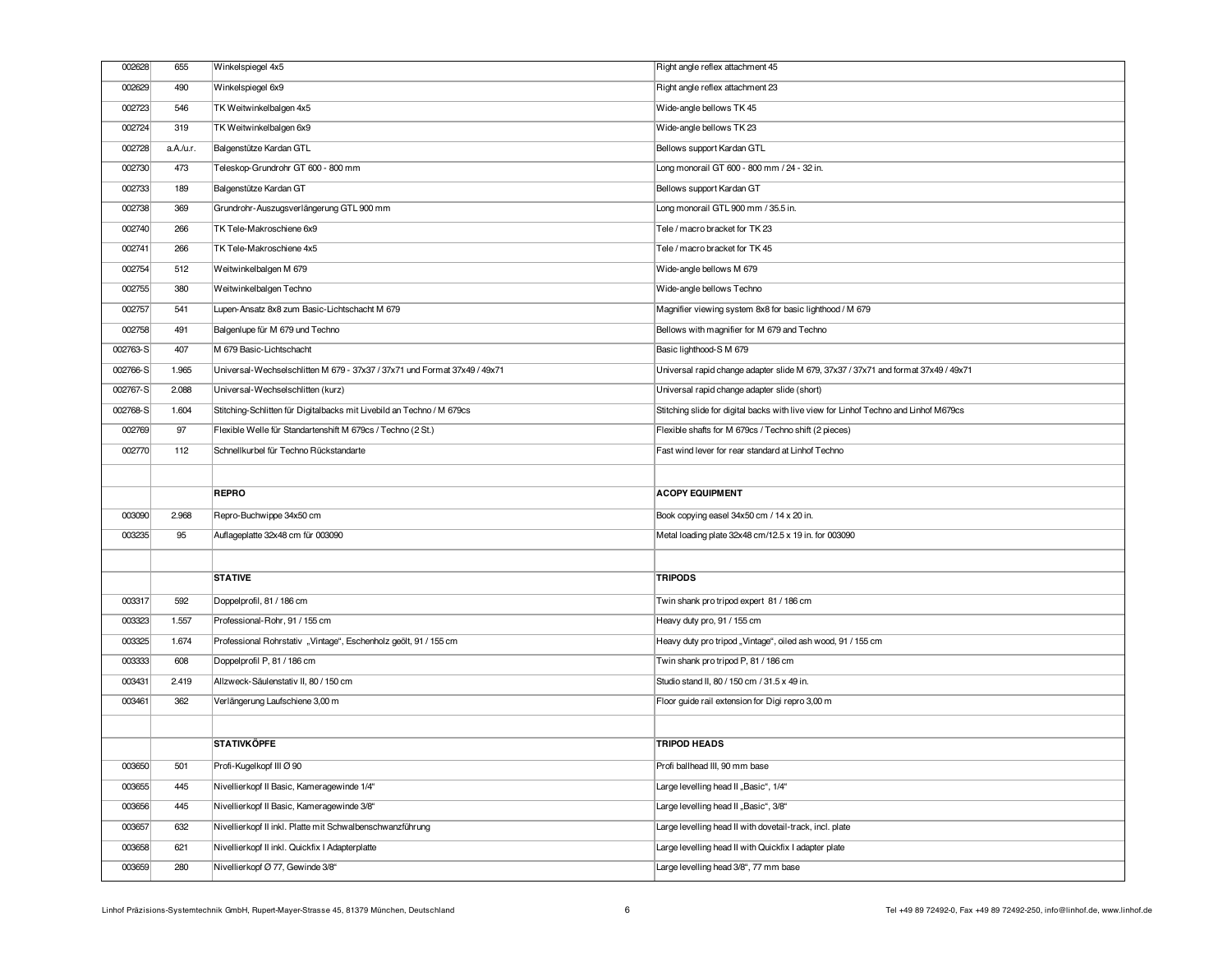| 003660 | 1.078     | Linhof 3D Micro, Nivellierkopf inkl. Quickfix I Adapterplatte                | Linhof 3D Micro levelling head with Quickfix I                                                   |
|--------|-----------|------------------------------------------------------------------------------|--------------------------------------------------------------------------------------------------|
| 003662 | 1.078     | Linhof 3D Micro, Nivellierkopf inkl. Platte m. Schwalbenschwanzführung       | Linhof 3D Micro levelling head with dovetail-track for Arca, Novoflex etc.                       |
| 003663 | 502       | 3-D-Neiger I                                                                 | 3-Way levelling head I, 77 mm base                                                               |
| 003665 | 780       | 3-D-Neiger II inkl. Quickfix I Adapterplatte                                 | 3-D levelling head II with Quickfix I                                                            |
| 003666 | 780       | 3-D-Neiger II inkl. Platte mit Schwalbenschwanzführung (Arca, Novoflex etc.) | 3-D levelling head II with with dovetail-track, incl. plate, compatible with Arca, Novoflex etc. |
| 003667 | 644       | Kardan Nivellierneiger 77, Ø 77                                              | Levelling pan / tilt head, 77 mm base                                                            |
| 003668 | 689       | Kardan Nivellierneiger 90, Ø 90                                              | Levelling pan / tilt head, 90 mm base                                                            |
| 003669 | 1.291     | Profi 3-Neigekopf, Ø 90                                                      | Profi 3 universal pan / tilt head, 90 mm base                                                    |
| 003675 | 501       | Profi-Kugelkopf III, Ø 80                                                    | Profi ballhead III, 80 mm base                                                                   |
| 003676 | 320       | Profi-Kugelkopf II, Ø 63                                                     | Profi ballhead II, 63 mm base                                                                    |
| 003679 | 428       | Profi-Kugelkopf II Q, Ø 63                                                   | Profi ballhead II Q, 63 mm base                                                                  |
| 003680 | 652       | Profi-Kugelkopf III Q, Ø 80                                                  | Profi ballhead III Q, 80 mm base                                                                 |
|        |           |                                                                              |                                                                                                  |
|        |           | <b>ZUBEHÖR STATIVE UND STATIVKÖPFE</b>                                       | ACCESSORIES TRIPODS and TRIPOD HEADS                                                             |
| 003661 | 326       | Winkelstück zum Linhof 3D Micro mit Quickfix I Anschluss                     | Angled device for Linhof 3D Micro with Quickfix I                                                |
| 003673 | 385       | Panoramateller mit Quickfix I Platte für 003676, 003675, 003650              | Panorama plate with Quickfix I adapter plate for 003676, 003675, 003650                          |
| 003674 | 385       | Panoramateller inkl. Platte mit Schwalbenschwanzführung                      | Panorama plate with dovetail-track, incl. plate, compatible with Arca, Novoflex etc.             |
| 003690 | 326       | Winkelstück zum Linhof 3D Micro mit Schwalbenschwanzführung                  | Angled device for Linhof 3D Micro with dovetail-track                                            |
| 003692 | 39        | Platte Schwalbenschwanz für 3D Micro / 3-D-Neiger II, 40 mm breit            | Plate with dovetail-track for 3D Micro / 3D levelling head II, 40 mm                             |
| 003693 | 42        | Platte Schwalbenschwanz für 3D Micro / 3-D-Neiger II, 50 mm breit            | Plate with dovetail-track for 3D Micro / 3D levelling head II, 50 mm                             |
| 003694 | 35        | Platte extraschmal mit Schwalbenschwanzführung                               | Mini slim plate with dovetail-track                                                              |
| 003695 | 95        | Adapterschiene lang mit Schwalbenschwanzführung                              | Adapter plate long with dovetail-track                                                           |
| 003753 | 25        | Großer Wechselteller, Ø 77 mm                                                | Large top plate 77 mm diameter                                                                   |
| 003755 | 721       | Großer Kurbeleinsatz für 003323 und003325                                    | Large geared centerpost for tripod 003323 and 003325                                             |
| 003763 | 535       | Verlängerungssäule 109 cm für 003755, 003323 und 003325                      | Extension column 110 cm for 003755, 003323 and 003325                                            |
| 003764 | 344       | Verlängerungssäule 60 cm für 003755, 003323 und 003325                       | Extension column 60 cm for 003755, 003323 and 003325                                             |
| 003765 | 76        | Verlängerungssäule f. Doppelprofil 003317/003333, Länge 55 cm, Ø 35 mm       | Extension column Twin shank pro tripod 003317 / 003333, length 55 cm, Ø 35 mm                    |
| 003769 | 23        | Kleine Kameraschraube 1/4"                                                   | Small camera screw 1/4"                                                                          |
| 003773 | 23        | Kleine Kameraschraube 3/8"                                                   | Small camera screw 3/8"                                                                          |
| 003774 | 25        | Große Kameraschraube 1/4"                                                    | Large camera screw 1/4"                                                                          |
| 003775 | 25        | Große Kameraschraube 3/8"                                                    | Large camera screw 3/8"                                                                          |
| 003776 | 429       | Winkelaufnahme Ø 90 mm                                                       | R/A outrigger adapter Profi 3 + HD pro tripod                                                    |
| 003845 | 23        | Kleiner Wechselteller Ø 42 mm                                                | Small top plate 42 mm diameter                                                                   |
| 003850 | a.A./u.r. | Ablageplatte 30x42cm, 3/8"-Gewinde                                           | HD Accessory Platform 30x42 cm, 3/8"-bushing                                                     |
| 003852 | 183       | Ablageschale 30x40 cm, 3/8"-Gewinde                                          | Accessory tray 30x40 cm / 12x16 in. 3/8"-bushing                                                 |
| 003853 | 91        | Schnellwechselplatte für 003667 u. 003668                                    | Quick-change plate for levelling heads 003667/68                                                 |
| 003856 | 91        | Schnellwechselplatte für 003669 (Ersatz)                                     | Quick-change plate for Profi 3 head 003669 (spare)                                               |
| 003857 | 178       | Schwenkarm für Allzweck-Säulenstativ 003431                                  | Outrigger arm for 003431                                                                         |
| 003863 | 301       | Spannkopf 90 mit Keilplatte für Studiomatic                                  | Clamp mount 90 with dovetail fitting for Studiomatic                                             |
| 003864 | 213       | Flachteller 3/8" mit Keilplatte für Studiomatic                              | Camera top plate 3/8" with dovetail for Studiomatic                                              |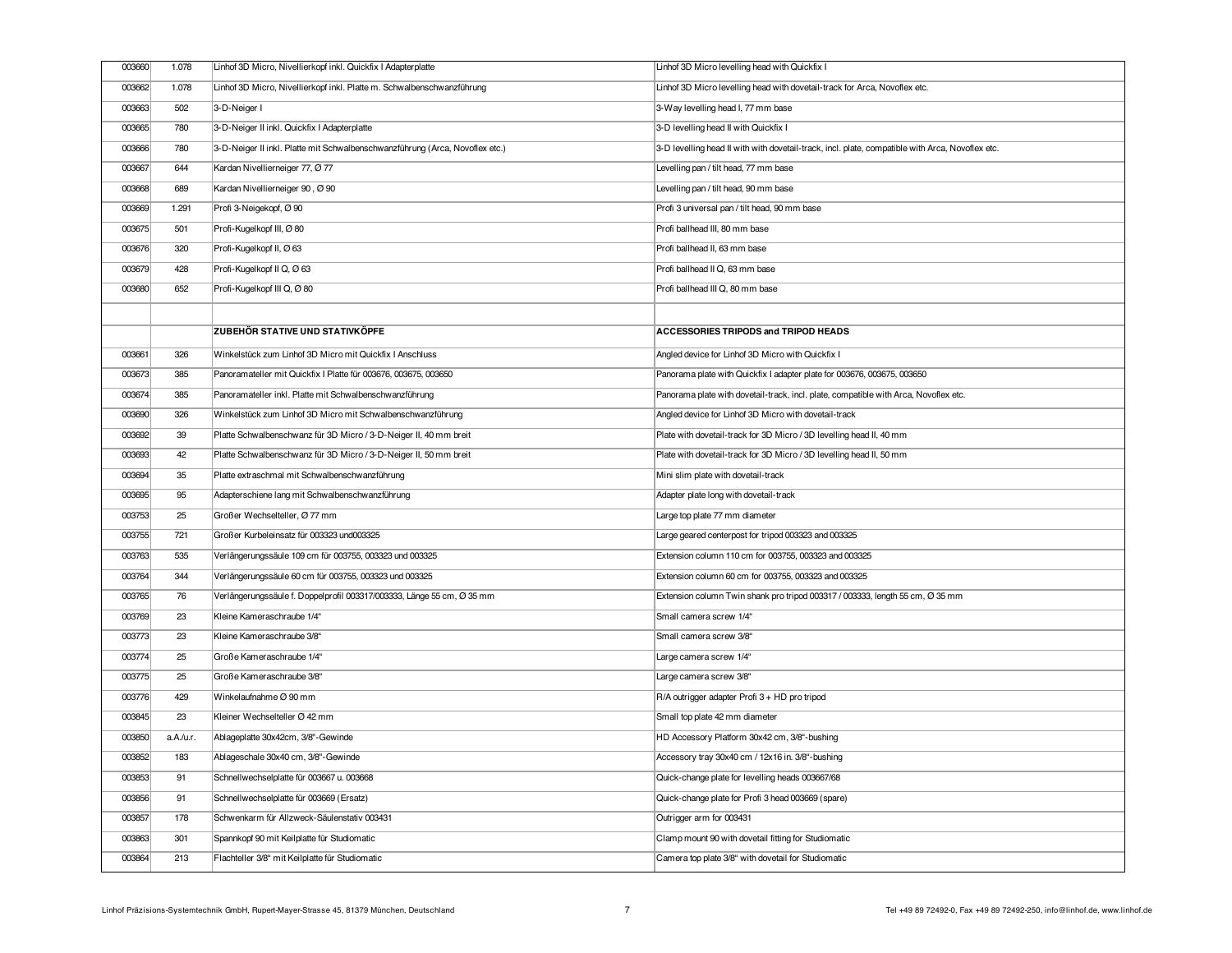| 003865 | 768       | Hoch-/Tiefausleger, Spannkopf 90, für Studiomatic II | High/low outrigger with turnable clamp mount 90                        |
|--------|-----------|------------------------------------------------------|------------------------------------------------------------------------|
| 003866 | 154       | Keilplattenanschluss für Studiomatic                 | Dovetail retaining bracket for Studiomatic                             |
| 003867 | 218       | Spannkopf 90 für Festmontage an Studiomatic          | Clamp mount 90 with screw-on fitting                                   |
| 003870 | 169       | Flachteller 3/8" für Festmontage an Studiomatic      | Camera top plate 90 with screw-on fitting 3/8"                         |
| 003871 | 17        | Unterlegscheibe für Großen Wechselteller             | Support plate for top plate 77 mm                                      |
| 003872 | 119       | Zusatzgewicht 5kg für Studiomatic I                  | Add. Counterweight 5 kg / 11 lb. for Studiomatic I                     |
| 003875 | 44        | Wechselplatte Quickfix I                             | Quickfix I adapter plate                                               |
| 003877 | 46        | Wechselplatte Quickfix II                            | Quickfix II adapter plate                                              |
| 003878 | 42        | Wechselplatte KB Quickfix I                          | Quickfix I adapter plate for 35 mm cameras                             |
| 003880 | 168       | Quickfix I Stativ-Adapter mit Wasserwaagen           | Quickfix I tripod connector with spirit levels                         |
| 003881 | 182       | Quickfix II Stativ-Adapter mit Wasserwaagen          | Quickfix II tripod connector with spirit levels                        |
|        |           |                                                      |                                                                        |
|        |           | <b>ZUBEHÖR M 679</b>                                 | <b>ACCESSORIES M 679</b>                                               |
| 003901 | a.A./u.r. | Format-Einstellrad M 679cc für Formate 6x6 - 6x8     | Format dial M 679cc for format 6x6 - 6x8                               |
| 003902 | a.A./u.r. | Format-Einstellrad M 679cc für Format 3x3            | Format dial M 679cc for 3x3                                            |
| 003903 | a.A./u.r. | Format-Einstellrad M 679cc für Format 6x9            | Format dial M 679cc for 6x9                                            |
| 003905 | 48        | Format-Einstellrad M 679cs für Formate 6x6 - 6x8     | Format dial M 679cs for format 6x6 - 6x8                               |
| 003906 | 48        | Format-Einstellrad M 679cs für Format 3x3            | Format dial M 679cs for format 3x3                                     |
| 003907 | 48        | Format-Einstellrad M 679cs für Format 6x9            | Format dial M 679cs for format 6x9                                     |
| 003908 | 48        | Format-Einstellrad M 679cs für Format 24x36          | Format dial M 679cs for format 24x36                                   |
| 003909 | 48        | Format-Einstellrad M 679cs für Format 33x44          | Format dial M 679cs for format 33x44                                   |
| 003910 | 48        | Format-Einstellrad M 679cs für Format 36x48          | Format dial M 679cs for format 36x48                                   |
|        |           |                                                      |                                                                        |
|        |           | PLANFILM-KASSETTEN                                   | <b>CUTFILM HOLDERS</b>                                                 |
| 021479 | a.A./u.r. | Planfilm-Doppelkassette 4x5                          | Double cutfilm holder 4x5                                              |
|        |           |                                                      |                                                                        |
|        |           | MATTSCHEIBEN / FRESNELSCHEIBEN                       | <b>GROUNDGLASSES / SCREENS</b>                                         |
| 021802 | 131       | Mattscheibe 13x18 / 5x7, cm-Netz                     | Groundglass 57 / 13x18 / cm-grid / scoring 5x7 in.                     |
| 021804 | 121       | Mattscheibe 4x5 mit Netzeinteilung, ohne Format      | Groundglass 45 / cm-grid / without scoring                             |
| 021805 | 125       | Mattscheibe 4x5, cm-Netz, div. Formateinzeichnungen  | Groundglass 45 / cm-grid / multi format scoring                        |
| 021807 | 111       | Mattscheibe 6x9 / 6x7, cm-Netz                       | Groundglass 23 / cm-grid / scoring 6x7 cm                              |
| 021808 | 139       | Mattscheibe 13x18 / 5x7, cm-Netz, Klarglasfleck      | Groundglass 57 / 13x18 / cm-grid / scoring 5x7 in. / clear center spot |
| 021812 | 129       | Mattscheibe 4x5, cm-Netz, Klarglasfleck              | Groundglass 45 / cm-grid / clear center spot                           |
| 021813 | 119       | Mattscheibe 6x9, 6x7, cm-Netz, Klarglasfleck         | Groundglass 23 / cm-grid / scoring 6x7 / clear center spot             |
| 021816 | 283       | Mattscheibe 8x10, cm-Netz                            | Groundglass 810 / cm-grid                                              |
| 021822 | 193       | Fresnelscheibe 13x18 / 5x7                           | Fresnel screen 57 / 13x18                                              |
| 021824 | 113       | Mattscheibe 4x5 / 9x12 neutral ohne Formatbegrenzung | Groundglass 45 / without scoring                                       |
|        |           |                                                      |                                                                        |
| 021831 | 121       | Mattscheibe 4x5 / 9x12 AMS, cm-Netz                  | Groundglass 45 / scoring 9x12, AMS mm scale                            |
| 002566 | 120       | Fresnelscheibe 6x9                                   | Fresnel screen 23                                                      |
| 002522 | 143       | Fresnelscheibe 4x5                                   | Fresnel screen 45                                                      |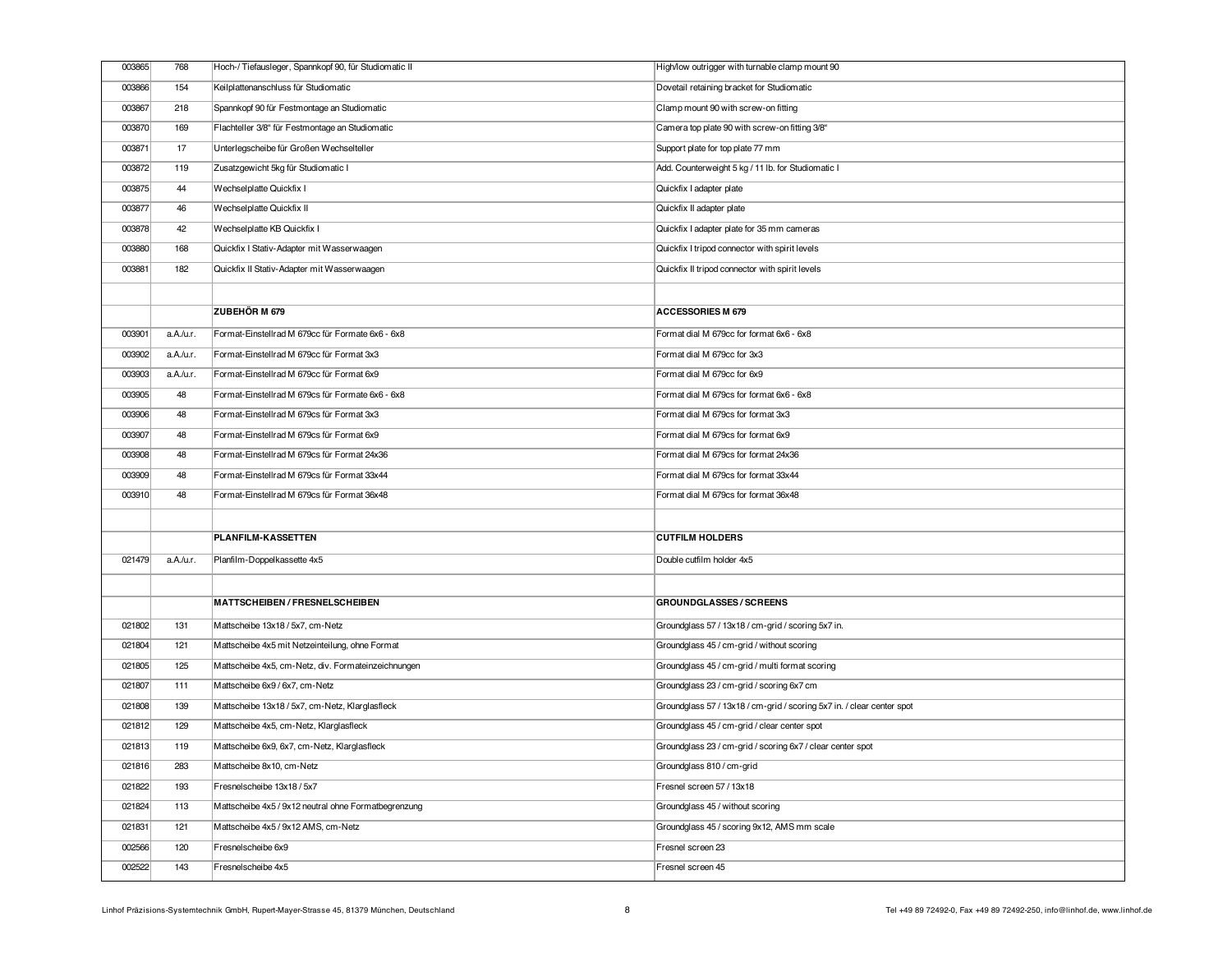| 002638   | 28  | Halterung für Fresnelscheibe 4x5 (Set)                      | Holder for Fresnel screen 4x5 (set)                          |
|----------|-----|-------------------------------------------------------------|--------------------------------------------------------------|
| 002523   | 122 | Fresnelscheibe M 679                                        | Fresnel screen M 679                                         |
| 021833   | 106 | M 679 Mattscheibe Format 3x3                                | Groundglass scoring 3x3, M 679                               |
| 021833-S | 106 | M 679 Mattscheibe Format 3x3                                | Groundglass scoring 3x3, M 679                               |
| 021834   | 106 | M 679 Mattscheibe Format 6x6                                | Groundglass scoring 6x6, M 679                               |
| 021834-S | 106 | M 679 Mattscheibe Format 6x6                                | Groundglass scoring 6x6, M 679                               |
| 021835   | 106 | M 679 Mattscheibe Format 6x7                                | Groundglass scoring 6x7, M 679                               |
| 021835-S | 106 | M 679 Mattscheibe Format 6x7                                | Groundglass scoring 6x7, M 679                               |
| 021836-S | 106 | M 679 Mattscheibe Format 6x8                                | Groundglass scoring 6x8, M 679                               |
| 021837   | 106 | M 679 Mattscheibe Format 24x36 / 36x63                      | Groundglass scoring 24x36 / 36x63, M 679                     |
| 021837-S | 106 | M 679 Mattscheibe Format 24x36 / 36x63                      | Groundglass scoring 24x36 / 36x63, M 679                     |
| 021838   | 106 | M 679 Mattscheibe Format 37x37 / 37x71                      | Groundglass scoring 37x37 / 37x71, M 679                     |
| 021838-S | 106 | M 679 Mattscheibe Format 37x37 / 37x71                      | Groundglass scoring 37x37 / 37x71, M 679                     |
| 021839   | 106 | M 679 Mattscheibe Format 72x88                              | Groundglass scoring 72x88, M 679                             |
| 021840   | 106 | M 679 Mattscheibe Format 37x49 / 49x71                      | Groundglass scoring 37x49 / 49x71, M 679                     |
| 021840-S | 106 | M 679 Mattscheibe Format 37x49 / 49x71                      | Groundglass scoring 37x49 / 49x71, M 679                     |
| 021841   | 106 | M 679 Mattscheibe Format 33x44                              | Groundglass scoring 33x44, M 679                             |
| 021841-S | 106 | M 679 Mattscheibe Format 33x44                              | Groundglass scoring 33x44, M 679                             |
| 021842-S | 106 | M 679 Mattscheibe Format 6x9                                | Groundglass scoring 6x9, M 679                               |
| 021845-S | 106 | M 679 Mattscheibe Format 53,9x40,4                          | Groundglass scoring 53,9x40,4, M 679                         |
| 021846-S | 106 | M 679 Mattscheibe Format 56x36 / 71x56                      | Groundglass scoring 56x36 / 71x56, M 679                     |
| 021849-S | 748 | M 679 Mattscheibe / Fresnel, Format 43,9x32,9               | Groundglass scoring M 679, Fresnel, format 43,9x32,9         |
| 021850-S | 748 | M 679 Mattscheibe / Fresnel, Format 49x37                   | Groundglass scoring M 679, Fresnel, format 49x37             |
| 021851-S | 748 | M 679 Mattscheibe / Fresnel, Format 53,9x40,4               | Groundglass scoring M 679, Fresnel, format 53,9x40,4         |
| 021852-S | 748 | M 679 Mattscheibe / Fresnel, Format 56x36                   | Groundglass scoring M 679, Fresnel, format 56x36             |
|          |     |                                                             |                                                              |
|          |     | <b>KOFFER</b>                                               | <b>CAMERA CASES</b>                                          |
| 022471   | 449 | Alu-Koffer Technorama 612pc II                              | Aluminum case Technorama 612pc II                            |
| 022481   | 510 | Alu-Koffer Technikardan 6x9 / 4x5 / Kardan re??             | Aluminum case Technikardan 23 / 45                           |
| 022489   | 536 | Alu-Koffer Technorama 617s III                              | Aluminum case Technorama 617s III                            |
| 022490   | 227 | Einsatz für König Koffer M. Technika (Ersatz)               | Insert for Universal-Photobag Master Technika, spare (König) |
| 022491   | 244 | Systainer Transportsystem M 679                             | Systainer M 679                                              |
| 022492   | 258 | Systainer II für zusätzliches Zubehör                       | Systainer II M 679 for Accessories                           |
| 022496   | 630 | König Universal-Photobag inkl. Einsatz Master Technika      | König Universal-Photobag Master Technika                     |
| 022497   | 630 | König Universal-Photobag inkl. Einsatz Technorama 612 / 617 | König Universal-Photobag Technorama 612 / 617                |
| 022498   | 230 | Einsatz König Universal-Photobag Technorama 612 (Ersatz)    | Insert for König Universal-Photobag Technorama 612, spare    |
| 022499   | 230 | Einsatz König Universal-Photobag Technorama 617 (Ersatz)    | Insert for König Universal-Photobag Technorama 617, spare    |
| 022501   | 630 | König Universal-Photobag inkl. Einsatz Techno               | König Universal-Photobag Techno                              |
| 022504   | 230 | Einsatz König Universal-Photobag Techno (Ersatz)            | Insert for König Universal-Photobag Techno, spare            |
|          |     |                                                             |                                                              |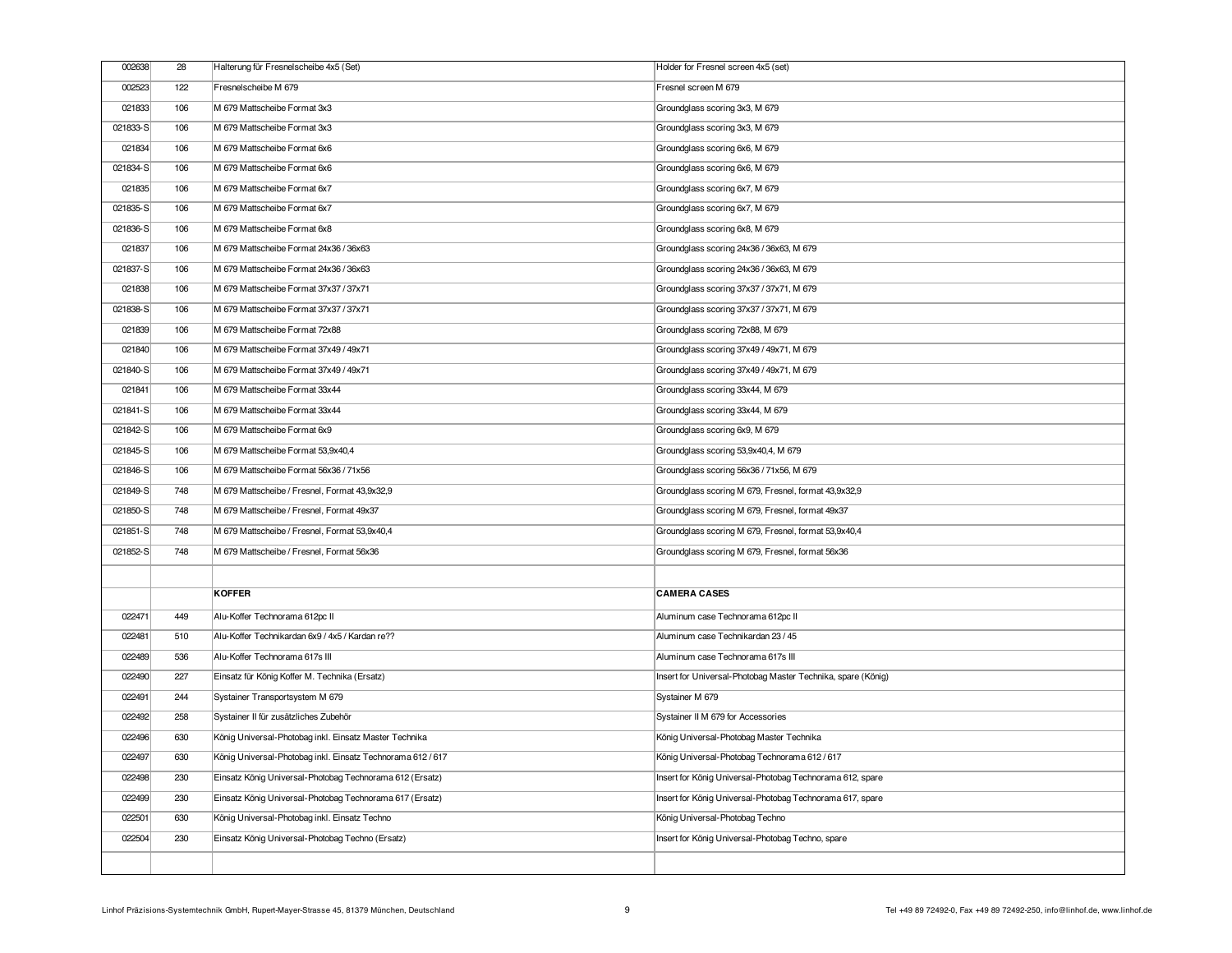|        |                | <b>STATIVBEUTEL</b>                                                             | <b>TRIPOD CASES</b>                                                       |
|--------|----------------|---------------------------------------------------------------------------------|---------------------------------------------------------------------------|
| 023304 | 121            | Stativbeutel für Rekord-Profil Stativ, Länge 84 cm (ohne Logo)                  | Tripod case for Lightweight pro tripod, length 84 cm                      |
| 023305 | 121            | Stativbeutel für Rekord-Profil Stativ, Länge 76 cm (ohne Logo)                  | Tripod case for Lightweight pro tripod, length 76 cm                      |
| 023309 | 189            | Stativbeutel für Prof.-Rohr-Stativ mit Kurbeleinsatz, Länge 110 cm, Linhof Logo | Tripod case for HD pro tripod with centerpost, length 110 cm, Linhof logo |
| 023313 | 131            | Stativbeutel für Doppelprofil, Länge 92 cm, Linhof Logo                         | Tripod case for Twin shank pro, length 92 cm, Linhof logo                 |
|        |                |                                                                                 |                                                                           |
|        |                | BÜCHER, HILFSMITTEL etc.                                                        | BOOKS etc.                                                                |
| 205130 | 33             | Rechenscheibe für Scheimpflug und Schärfentiefe                                 | Lens tilt and swing / depth-of-field calculator                           |
|        |                |                                                                                 |                                                                           |
|        |                | <b>ZUBEHÖR</b>                                                                  | <b>GENERAL ACCESSORIES</b>                                                |
| 022610 | 62             | Umhängeriemen Technorama, ST V, MT (Ersatz)                                     | Camera neck strap 23 for ST V, Technorama, MT (spare)                     |
| 022620 | 130            | Linhof Einstelltuch 120x120 cm                                                  | Linhof focusing cloth 120x120 cm                                          |
| 004262 | $\overline{7}$ | Reduzierbuchse von 3/8" auf 1/4"                                                | Reducing bushing 3/8" to 1/4"                                             |
| 031477 | 109            | Adapterteller 90 auf 70 mm, Kameragewinde 3/8"                                  | Tripod top plate 90 to 70 mm, 3/8                                         |
| 031482 | 86             | Flachteller Ø 90 - 3/8"                                                         | Flat tripod top plate 90 - 3/8"                                           |
| 032964 | 109            | Adapterteller 90 auf 70 mm, Kameragewinde 1/4"                                  | Tripod top plate 90 to 70 mm, 1/4                                         |
| 032965 | 86             | Flachteller Ø 90 - 1/4"                                                         | Flat tripod top plate 90 - 1/4"                                           |
| 032933 | 534            | Gehäuse Super Rollex 6x9 / 6x9                                                  | Super Rollex housing 23 / 6x9                                             |
| 032974 | 534            | Gehäuse Super Rollex 4x5 / 6x9                                                  | Super Rollex housing 45 / 6x9                                             |
| 032990 | 534            | Gehäuse Super Rollex 4x5 / 6x7                                                  | Super Rollex housing 45 / 6x7                                             |
| 033200 | 534            | Gehäuse Super Rollex 6x9 / 6x7                                                  | Super Rollex housing 23 / 6x7                                             |
| 041066 | 6              | Endnippel zum Drahtauslöser                                                     | Screw-on nipple for cable release quicksocket                             |
| 051644 | 28             | Kameraschraube 1/4" für 003663                                                  | Large camera screw 1/4" for 003663                                        |
| 052709 | 28             | Kameraschraube 3/8" für 003663                                                  | Large camera screw 3/8" for 003663                                        |
| 056084 | 12             | Kameraschraube Quickfix 3/8"                                                    | Retaining screw Quickfix 3/8"                                             |
| 056325 | 12             | Kameraschraube Quickfix 1/4"                                                    | Retaining screw Quickfix 1/4"                                             |
| 064924 | 630            | Adapter für Anagramm Scanback auf M 679                                         | Adapter for Anagramm scanning back                                        |
|        |                |                                                                                 |                                                                           |
|        |                | <b>ERSATZTEILE*</b>                                                             | SPARES*                                                                   |
| 002751 | 383            | Normalbalgen Techno (Ersatz)                                                    | Normal bellows Techno (spare)                                             |
| 002753 | 372            | Normalbalgen M 679 (Ersatz)                                                     | Normal bellows M 679 (spare)                                              |
| 035752 | 226            | Master Technika Balgen (Ersatz)                                                 | Master Technika bellows (spare)                                           |
| 037436 | 546            | Technika 5x7/13x18 Balgen (Ersatz)                                              | Technika 5x7/13x18 bellows (spare)                                        |
| 002696 | 1.580          | Kardan Normalbalgen GT 8x10 / 750 mm (Ersatz)                                   | Kardan normal bellows GT 810 (750 mm) (spare)                             |
| 002714 | 392            | Kardan Normalbalgen 4x5 / 500 mm (Ersatz)                                       | Kardan normal bellows 45 (500 mm / 20 in.) (spare)                        |
| 002725 | 348            | TK Normalbalgen 6x9 (Ersatz)                                                    | Normal bellows TK 23 (spare)                                              |
| 002726 | 609            | TK Normalbalgen 4x5 (Ersatz)                                                    | Normal bellows TK 45 (spare)                                              |
| 002735 | a.A./u.r.      | Einstellbalgen 8x10 (Einzelanfertigung)                                         | Focusing bellows 810 (single-unit production)                             |
| 002751 | 383            | Normalbalgen Techno (Ersatz)                                                    | Normal bellows Techno (spare)                                             |
| 002753 | 372            | Normalbalgen M 679 (Ersatz)                                                     | Normal bellows M 679 (spare)                                              |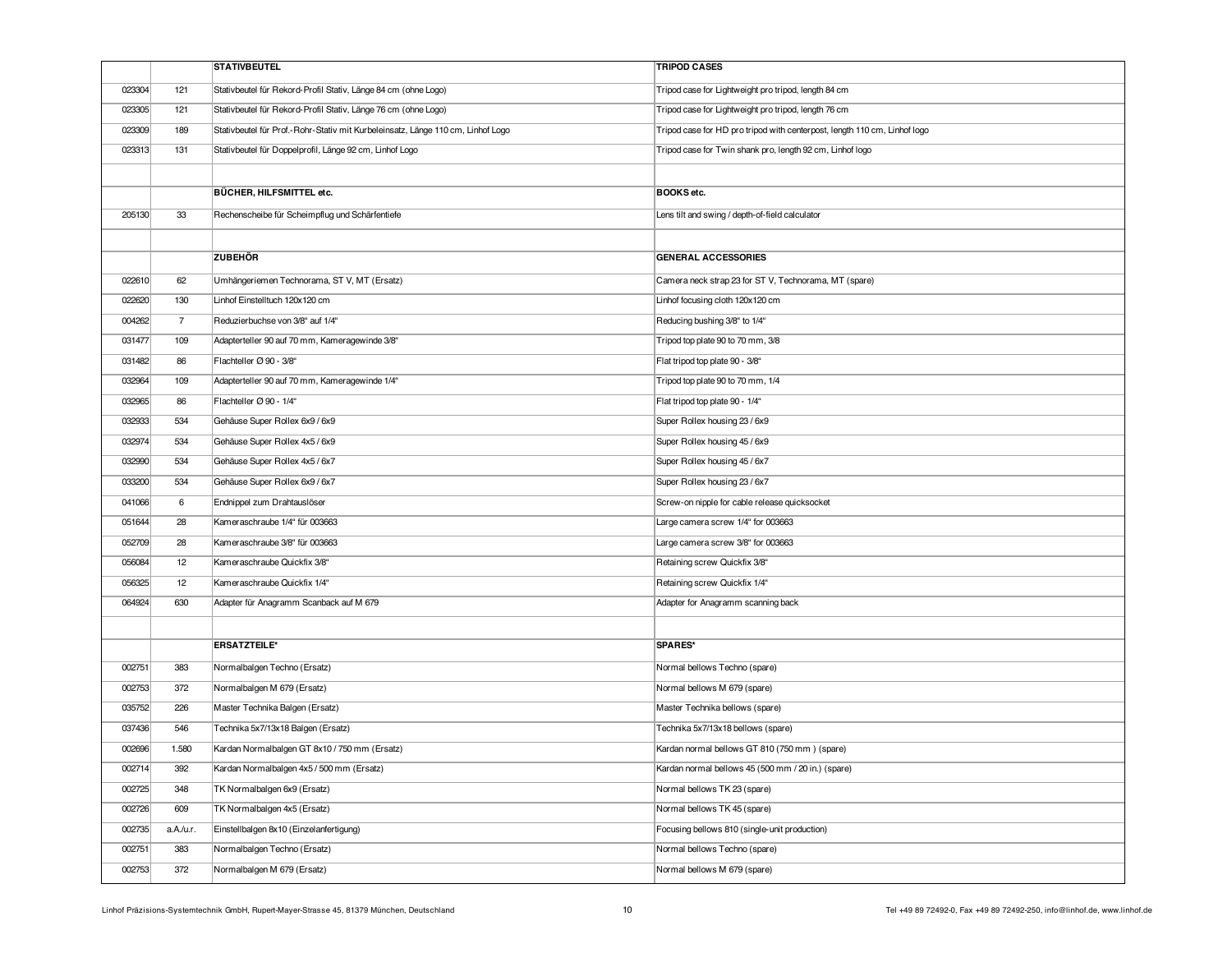| 005445 | 3              | Inbusschlüssel Quickfix (Ersatz)                                              | Allen key for Quickfix (spare)                                             |
|--------|----------------|-------------------------------------------------------------------------------|----------------------------------------------------------------------------|
| 034128 | 8              | Gummifuß für Rekord- und Doppelprofilstative, 003414 / 003317 / 003333        | Rubber foot for tripod 003414, 003317 / 003333                             |
| 004508 | 3              | Sicherungsscheibe für Gummifuß 034128, 3 Stück                                | Washer (3x) for rubber foot 034128                                         |
| 035541 | 10             | Gummifuß inkl. Halter für Professional-Rohr und Profi 3 Stativ 003323, 003454 | Rubber foot and rubber holder for tripod 003323, 003454                    |
| 004555 | 3              | Sicherungsscheibe für Gummifuß 035541, 3 Stück                                | Washer (3x) for rubber foot 035544                                         |
| 058129 | 155            | Halter für Kompendium (Ersatz) für 001931                                     | Retaining adapter (spare) for 001931                                       |
| 058272 | 155            | Halter für Kompendium (Ersatz) für 001926                                     | Retaining adapter (spare) for 001926                                       |
| 058277 | 155            | Halter für Kompendium (Ersatz) für 001927                                     | Retaining adapter (spare) for 001927                                       |
| 101243 | 40             | Magazin-Schieber 617 (Ersatz)                                                 | Dark slide 617 (spare)                                                     |
| 056340 | 40             | Magazin-Schieber 612 (Ersatz)                                                 | Dark slide 612 (spare)                                                     |
| 032994 | 30             | Magazin-Schieber Super Rollex                                                 | Dark slide Super Rollex                                                    |
| 033796 | 20             | Wasserwaage für Technikardan, Kardan Modelle, M 679cs                         | Spirit level for Technikardan, Kardan cameras, M 679cs                     |
| 057209 | 20             | Wasserwaage für Sucher Technorama 612 / 617                                   | Spirit level for Technorama 612 / 617 viewfinder                           |
| 004074 | 13             | Ersatzwasserwaage für aktuelle Linhof Stative, Durchmesser 15 mm              | Spirit level for current Linhof tripods, 15 mm                             |
| 064993 | $\overline{4}$ | Ersatzgummi (klein) für Feintriebe der Linhof M 679cs / Techno, Stück         | Rubber rings (small) for knobs / Linhof M 679cs, Techno                    |
| 064049 | $\overline{4}$ | Ersatzqummi (groß) für Feintriebe der Linhof M 679cs / Techno, Stück          | Rubber rings for knobs / Linhof M 679cs, Techno                            |
| 031882 | 25             | Unendlichkeitsanschlag für Technika und Techno, links, Standardausführung     | Infinity stops for Technika and Techno, left, standard                     |
| 031887 | 25             | Unendlichkeitsanschlag für Technika / Techno, rechts, Standardausführung      | Infinity stops for Technika and Techno, right, standard                    |
| 031892 | 25             | Unendlichkeitsanschlag für Technika / Techno, links, bes. Montagesituation    | Infinity stops for Technika and Techno, left, special                      |
| 031894 | 25             | Unendlichkeitsanschlag für Technika / Techno, rechts, bes. Montagesituation   | Infinity stops for Technika and Techno, right, special                     |
| 035295 | 35             | Lederhandschlaufe MT (Ersatz)                                                 | Leather hand strap MT (spare)                                              |
| 035293 | 20             | Augenmuschel für Entfernungsmesser Master Technika (Ersatz)                   | Eyecup for rangefinder of Linhof Master Technika classic (spare)           |
| 037436 | 546            | Technika 5x7/13x18 Balgen (Ersatz)                                            | Technika 5x7/13x18 bellows (spare)                                         |
| 005191 | 9              | Emailliertes Linhof Wappen als Ersatz, 18 mm hoch                             | Enameled Linhof crest as a substitute for lost crest, 18 mm high           |
| 005192 | 9              | Emailliertes Linhof Wappen als Ersatz, 20 mm hoch                             | Enameled Linhof crest as a substitute for lost crest, 20 mm high           |
| 005193 | 9              | Emailliertes Linhof Wappen als Ersatz, 24 mm hoch                             | Enameled Linhof crest as a substitute for lost crest, 24 mm high           |
| 057677 | 5              | Ersatz-Griffplättchen rot (Paar) je Klemmhebel Technikardan 6x9/4x5           | Spare plates for TK 6x9/4x5 clamping levers, (pair) red                    |
| 057680 | 5              | Ersatz-Griffplättchen grün (Paar) je Klemmhebel Technikardan 6x9/4x5          | Spare plates for TK 6x9/4x5 clamping levers, (pair) green                  |
| 101145 | 37             | Skala mit Halteleiste Master Technika                                         | Distance scale stage including scale Master Technika                       |
| 045296 | 31             | Rapidklemmung neu - kurz (wird nicht separat verkauft)                        | Cable release quicksocket new - short (no separate sale)                   |
| 045298 | 31             | Rapidklemmung für flache O-Platten, Verschluss 0 und 1 - lang                 | Cable release quicksocket for flat lensboards, shutter size 0 and 1 - long |
| 058180 | 8              | Führungsbuchse zu 045298 Rapidklemmung                                        | Guide socket for 045298 Rapid cable release socket                         |
| 030283 | 5              | Auslösestift zu 045298 Rapidklemmung                                          | Release pin for 045298 Rapid cable release socket                          |
| 300063 | 20             | gewinkelter Drahtauslösersockel                                               | Cable release socket angled                                                |
| 064362 | 20             | Objektivdeckel / Schutzplatte für Technorama 617s III                         | Lens cap Technorama 617s III                                               |
| 100846 | 20             | Objektivdeckel / Schutzplatte für Technorama 612                              | Lens cap Technorama 612pc II                                               |
| 101572 | 39             | Drahtauslöser (Ersatz) für f 72 mm (000943 Shiftobjektiv)                     | Cable release (spare) for f 72 mm (000943 shift lens)                      |
| 101573 | 39             | Drahtauslöser (Ersatz) für f 90 mm (000944 Shiftobjektiv)                     | Cable release (spare) for f 90 mm (000944 shift lens)                      |
| 101574 | 39             | Drahtauslöser (Ersatz) für f 110 mm (000945 Shiftobjektiv)                    | Cable release (spare) for f 110 mm (000945 shift lens)                     |
| 064013 | 39             | Drahtauslöser (Ersatz) für f 72 mm, 155 mm lang (000909 Objektiv)             | Cable release (spare) for f 72 mm, 155 mm (000909 lens)                    |
| 101607 | 39             | Drahtauslöser (Ersatz) für f 90 / 110 mm, 185 mm lang (000910/913 Objektiv)   | Cable release (spare) for f 90 / 110 mm, 185 mm (000910/913 lens)          |